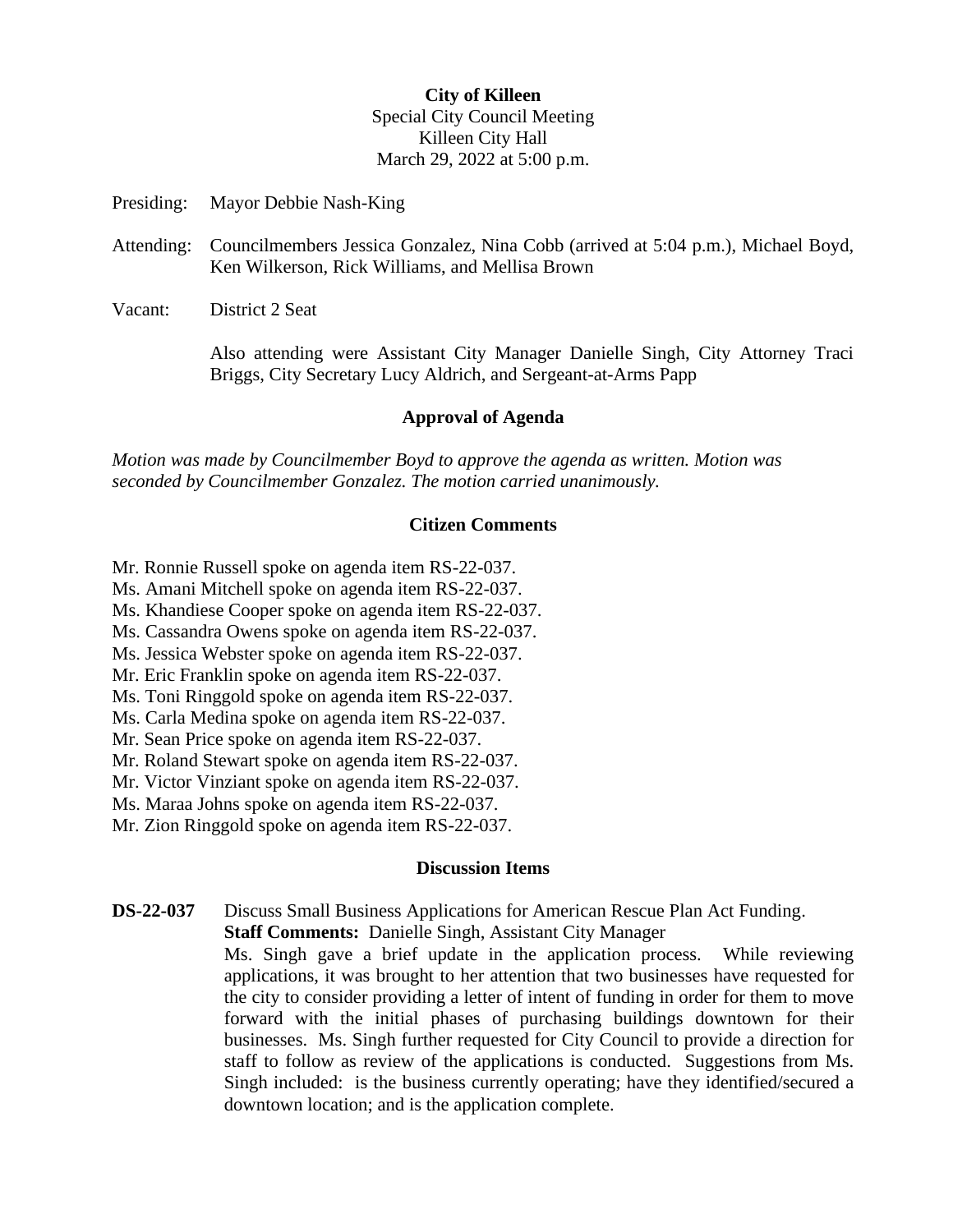Special City Council Meeting March 29, 2022 – Page 2

*Motion of direction was made by Councilmember Wilkerson for staff to draft a letter of intent as requested. Councilmember Cobb seconded the motion of direction. During discussions, Councilmember Cobb withdrew her second. Without a second, the motion of direction died. Motion of direction was made by Councilmember Gonzalez to close the application submission on April 12, 2022. Councilmember Wilkerson seconded the motion of direction. Motion of direction carried unanimously. Motion of direction was made by Councilmember Wilkerson for staff to draft a letter of intent to both business owners without a specific fiscal amount noted. Councilmember Williams seconded the motion of direction. Councilmember Brown made an amendment to the motion of direction to include in the letters of intent that the City would provide funding in the amount of \$90,000 to Ms. Ringgold and \$40,000 to Ms. Cooper. Without a second, the motion to amend the motion of direction died. Motion of direction carried unanimously. Motion of direction was made by Councilmember Brown to approve Ms. Singh's recommended application criteria and bring back applicable applications for City Council consideration at the May 3, 2022 City Council Workshop Meeting. Councilmember Gonzalez seconded the motion of direction. Motion of direction carried 5 to 1 with Councilmember Williams in opposition.*

**DS-22-038** Conduct and Discuss Interviews for District 2 Applicants. Mayor Nash-King asked City Council if they would like to conduct the interviews in open or closed session. A consensus of the City Council requested closed session as has been done historically.

> At 7:00 p.m. Mayor Nash-King called for City Council to recess the meeting to Executive Session.

Per V.T.C.A, Government Code Section 551.074, the City Council will conduct and discuss interviews for the District 2 applicants.

At 8:59 p.m., Mayor Nash-King reconvened the City Council meeting.

### **Resolutions**

**RS-22-045** Consider a memorandum/resolution appointing a Councilmember to fill the unexpired term for District 2.

> Following the resignation of Mayor Segarra, Mayor Protem Nash-King (District 2) was sworn in as Mayor leaving the District 2 seat vacant. City Council solicited applications for the vacancy and conducted interviews.

*Motion was made by Councilmember Gonzalez to approve RS-22-045, the appointment of Mr. Riakos Adams to serve the remaining term of District 2. Motion was seconded by Councilmember Cobb. Motion carried 5 to 0, Councilmember Brown was not at the dais when the vote was taken.*

## **Oath of Office & Standards of Conduct**

City of Killeen City Secretary Lucy Aldrich administered the Oath of Office to Riakos Adams. Mr. Adams signed the Standards of Conduct form and joined City Council on the dais.